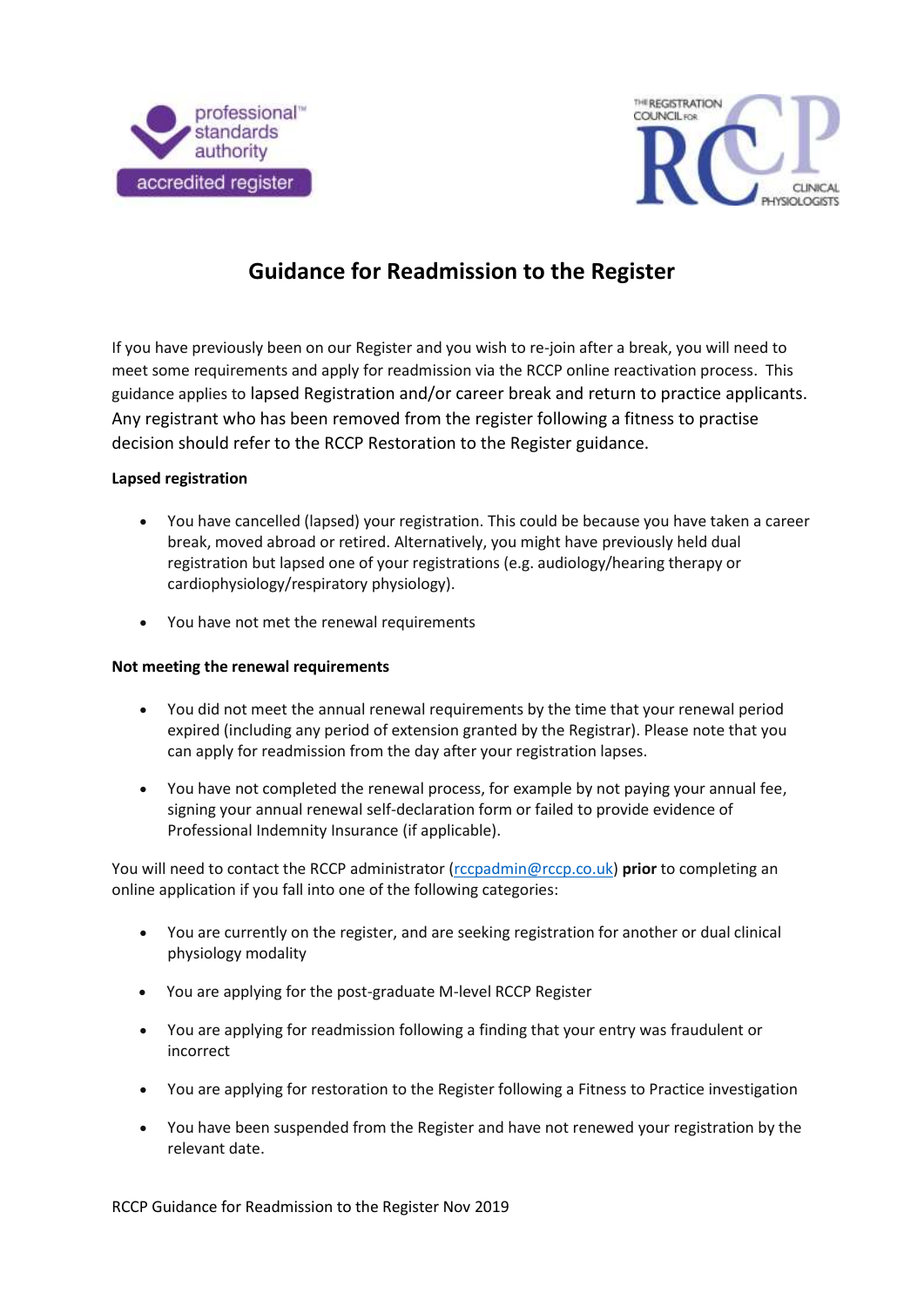



For practitioners who have had a career break of **up to** five years, **provided CPD is maintained**, the RCCP, and in line with other statutory regulators, suggests that you are likely to be able to return to practice without further specific training. In practice, the RCCP would anticipate that most employers would require and provide some form of return to practice training and in-house competency assessment. The RCCP ask for such written evidence of this return to practice training and competency assessment to be summarised in the employer reference as part of the application/re-application documentation.

Any practitioner that has a career break of **more** than five years, will be expected to provide evidence of return to practice training and competency assessment. The length of any such training will be proportionate to the length of career break but will typically need to cover a six-month period. You will also be required to submit a written reference from your employer evidencing competency in your current role within 6-months of applying to the RCCP/or taking up this employment.

## **Updating Skills & Knowledge**

If returning to practice after a significant career break, our requirements mean that you can choose to update your skills and knowledge in a way that is most convenient and beneficial for you. The updating period can comprise of a combination of supervised practice; formal study; and private study.

We recognise that it is not always possible to access a period of supervised practice and that specific return to practice courses may not be available; which is why we have tried to be as flexible as possible with our requirements.

If you choose to undertake private study, this should however be no more than half of the updating period. The remaining period can be made up with any combination of supervised practice and formal study. The updating period must take place within six-months of the date in which the application is made to re-enter onto the Register if in employment, or from six-months from taking up employment.

You will be informed of specific requirements for acceptance onto the Register when your application is assessed.

## **Readmission (or reactivation process)**

1.Log into your registrant portal via **<https://registrants.rccp.co.uk/Account/Login>** Click on the Return to Practice Banner under actions. Complete all application sections and submit. Please see [application guidance](https://rccp.co.uk/media/gotbdhov/rccp-guidance-for-application-pathways.pdf) and [CPD guidance notes](https://rccp.co.uk/registrants/continuing-professional-development-cpd/) before completing this application.

RCCP Guidance for Readmission to the Register Nov 2019